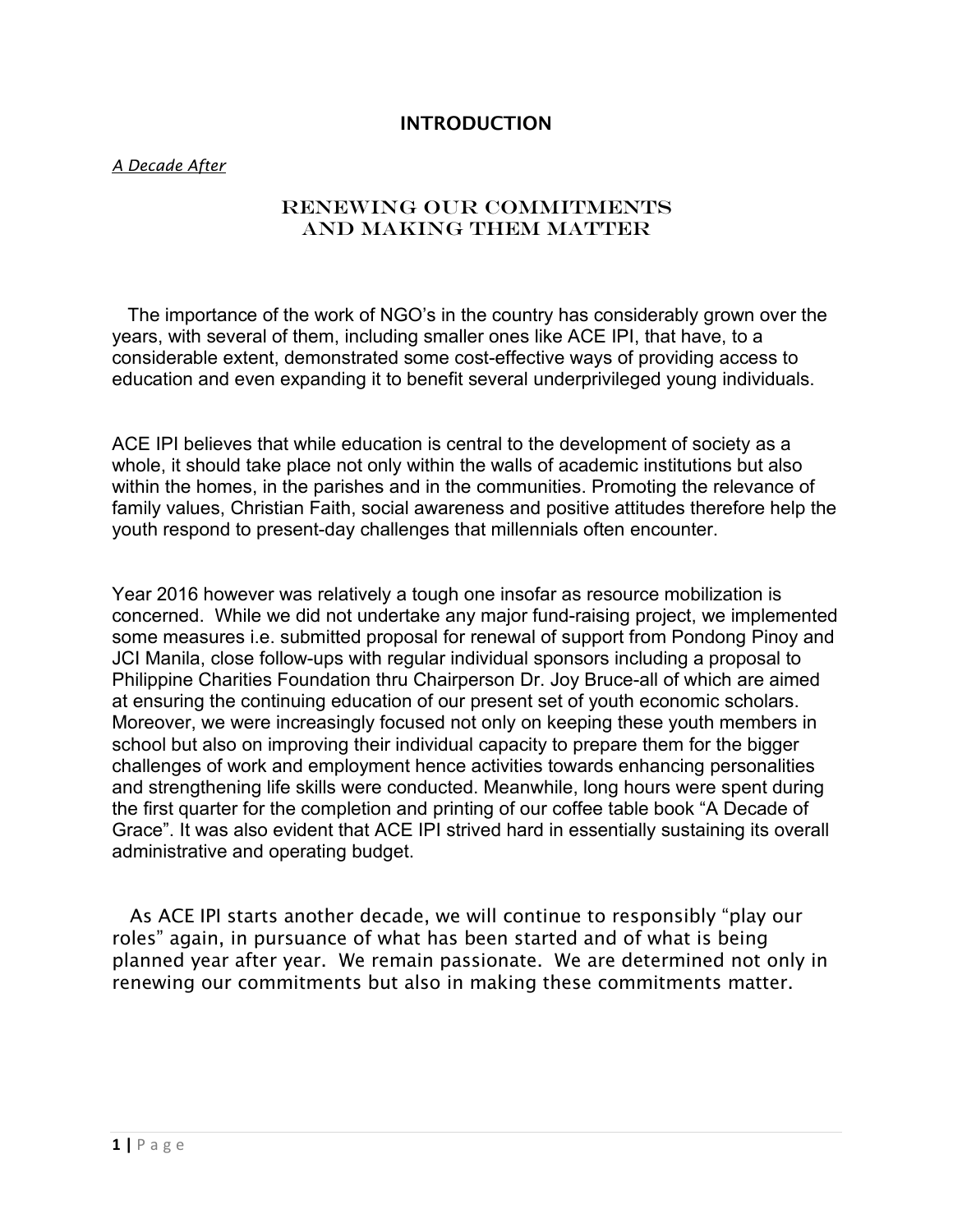# FINANCIAL HIGHLIGHTS:

- Overall totals in Cash Receipts for 2016-both restricted and unrestricted onlyamounted to Php 1,174,063.32 which means an almost 19% decrease from the 2015 totals of Php 1,402,307.02.
- Total foreign fund donations from individuals amounted to Php 187,350.00 only which was a significant 41% decrease from the 2015 totals.
- Notably, total valuated/in-kind donations of Php 1,101,666.25 reflected a 34% decrease from the 2015 totals of P1,657,657.25
- $\div$  The major bulk of expenses went the flagship program Youth for Youth (Y4Y) that accounts for 86% or Php 1,818,924.74 of Php 2,122,407.01 which is the Overall Expenses of ACE NCR (plus other mission areas) but net of coffee table book and ACE CDO expenses.
- Total funds received thru local direct solicitations from individuals amounted to Php 480,500.00, a slight 1.6% decline from 2015; however, grants from two organizational partners for Programs that amounted to P 156,650.25 showed an increase of about 18% from the 2015 figures. If taken collectively however, the total amount raised is P660,400.25 or about 66% higher than the target goal for this year.
- Total funds raised for Administrative and other Operating costs amounted to Php 191,952.00 only that is much lower than the target goal of Php 490,000.00 needed for the year.

NOTE: Re Phil. Charities Foundation (PCF) donation:

While waiting for the expected grant of \$8,000, ACEIPI NCR decided to have 81 youth members enrolled for the schoolyear 2016-17. Hence they were already provided with the corresponding educational assistance-benefit-package. Also, based on the proposal submitted, part of the supposed grant was utilized also to support the first ever Youth Camp/Team Building activity. It was also inevitable that part of the \$3,000 received on the second half of the year, was used for our administrative budget, to offset whatever amounts already advanced for educational assistance purposes.

 $\div$  The total direct Administrative Costs accounts for 6% only of ACE IPI NCR expenses. However, other annual operating costs e.g. teleconference, leasehold improvements, repairs, etc. amounted to P 73,658.13 or about 4% of total expenses.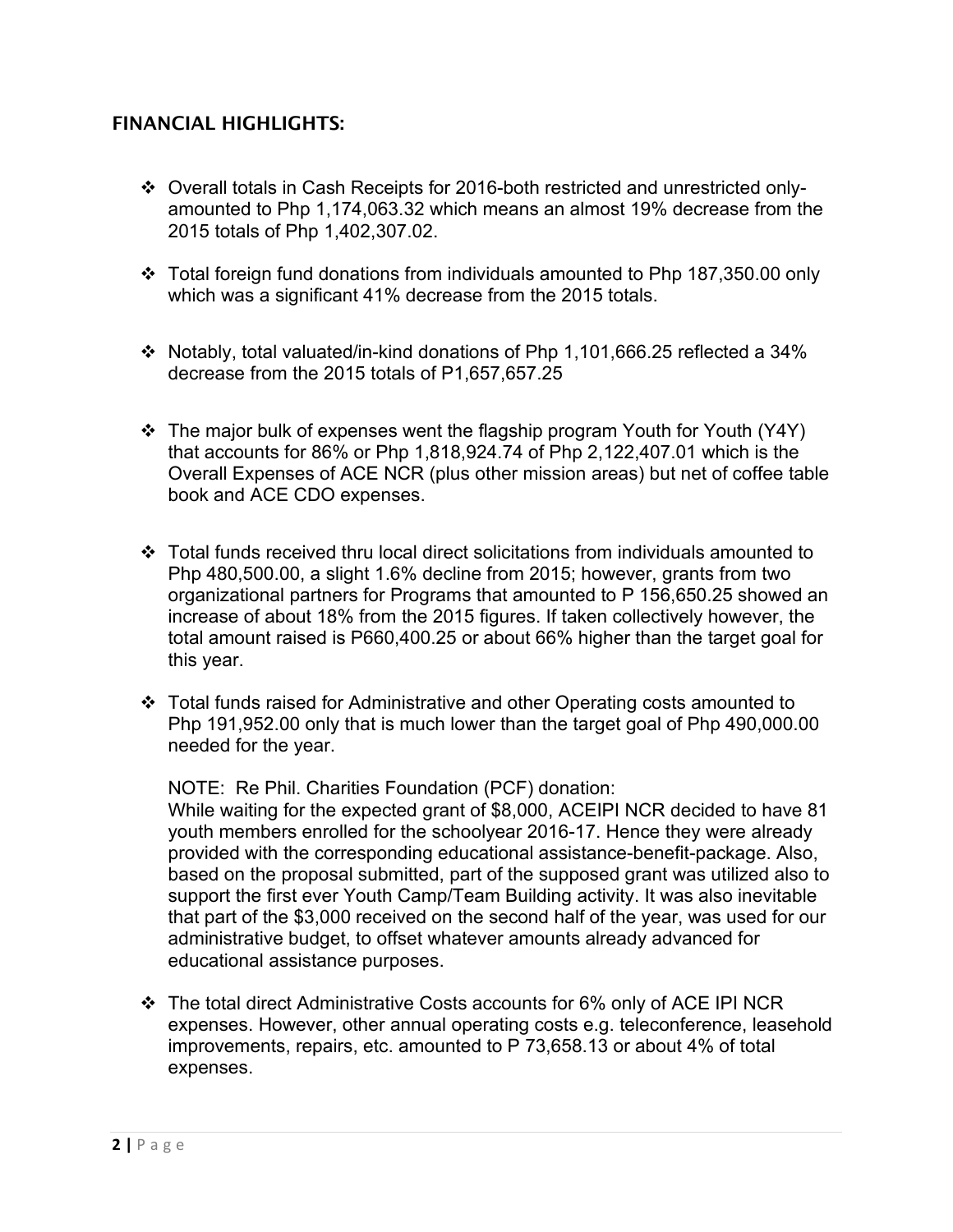## PROGRAM HIGHLIGHTS:

(Note: Please refer to 2016 Accomplishment Report for more details)

- $\checkmark$  The Youth for Youth (Y4Y) Program:
	- 1) Values Reintegration:
		- a. Monthly sessions -January to November-were held with an average attendance of 38 youth and 34 parent- members. The Christmas Fellowship Mass served as the December reflection-session.
		- b. Developed a schedule of topics for the 10-month period based on the expressed assessment made by participants as well as those gaps and needs in understanding certain issues as identified by ACE IPI.

### Overall Outcome:

- $\triangleright$  Noted a marked improvement in youth behaviour and attitude towards studies and family in terms of perseverance and towards other people in terms of self- expression or ability to articulate more their opinions and sentiments.
- c. Leadership Training:

For this year, regular partner JCI Manila sponsored and conducted a two-day(instead of the usual one day) seminar that focused on: "How to Excel Towards Becoming Champions". This is part of JCI's national Project "Gabay-Aral" (or Guideposts to Knowledge) that helps uplift the overall character of school children and youth. This year's seminar was most informative, inspiring and memorable for our 34 youth participant

2.) Educational Assistance:

At the end of 2016, a total of **90** youth members were assisted. These beneficiaries come from the following areas:

a. Metro Manila ( Paranaque, Kalookan and Muntinlupa areas):

 A total of **71** were provided with the benefit-package. Of this number, **34** are enrolled in college; **2** in vocational courses; **26** are under the K-12 levels and **9** are in review classes. Of these, **13 college** and **2 vocational students** are expected to graduate this April 2017